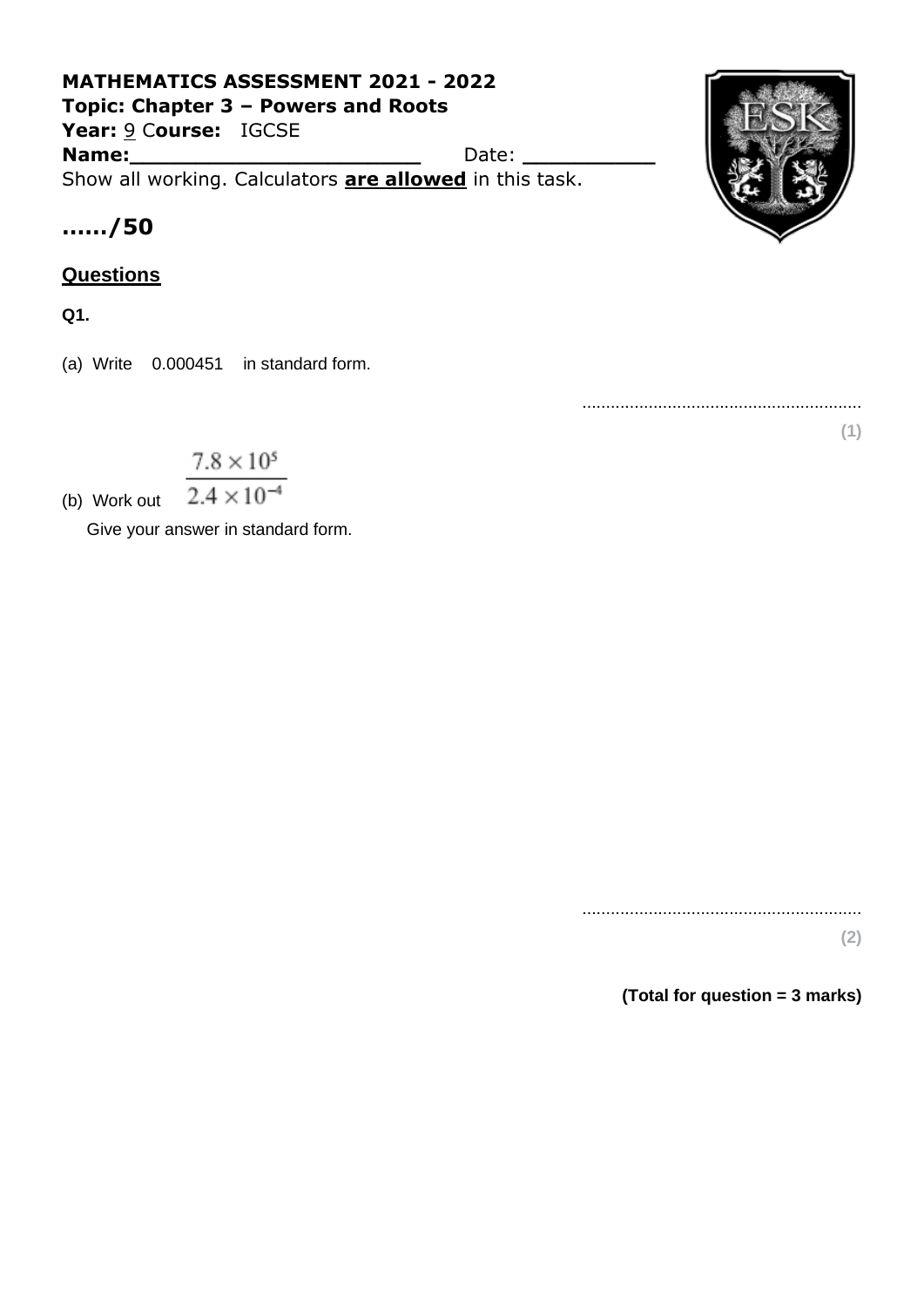#### **Q2.**

The table shows the diameters, in kilometres, of five planets.

| <b>Planet</b> | Diameter (km)       |
|---------------|---------------------|
| <b>Venus</b>  | $1.2 \times 10^{4}$ |
| Jupiter       | $1.4 \times 10^{5}$ |
| Neptune       | $5.0 \times 10^{4}$ |
| Mars          | $6.8 \times 10^{3}$ |
| Saturn        | $1.2 \times 10^{5}$ |

(a) Which of these planets has the smallest diameter?

...........................................................

**(1)**

(b) Calculate the difference, in kilometres, between the diameter of Saturn and the diameter of Neptune.

Give your answer in standard form.

...........................................................km **(2)**

The diameter of the Moon is  $3.5 \times 10^3$  km.

The diameter of the Sun is  $1.4 \times 10^6$  km.

(c) Calculate the ratio of the diameter of the Moon to the diameter of the Sun.

Give your answer in the form 1 : *n*

........................................................... **(2)**

**(Total for question = 5 marks)**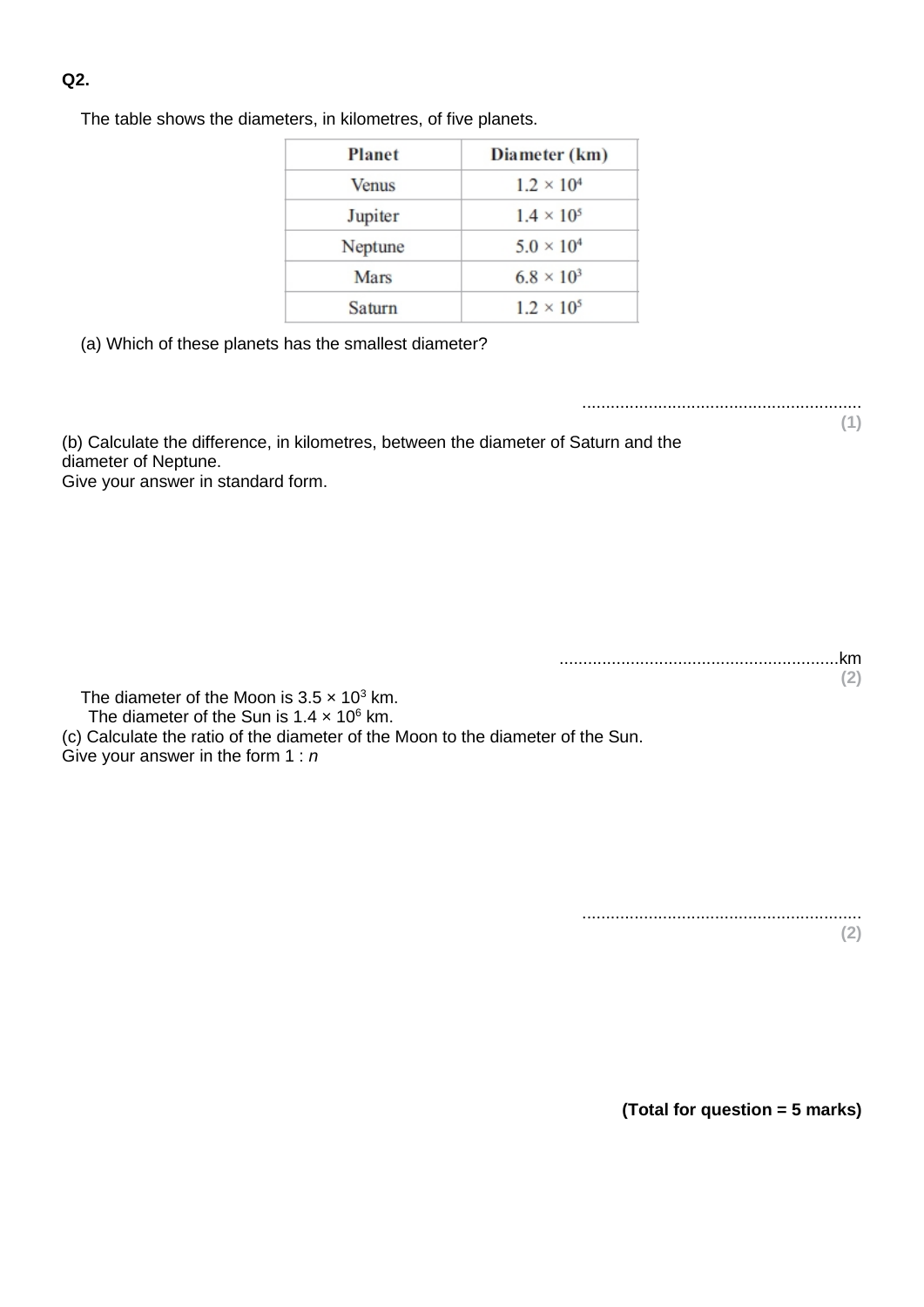**Q3.**

(a) Write down the cube root of 64

| (b) Calculate the value of $2^3 \times 4^5$                                                                                                                     |  |
|-----------------------------------------------------------------------------------------------------------------------------------------------------------------|--|
|                                                                                                                                                                 |  |
|                                                                                                                                                                 |  |
| $\mathcal{L}(\Lambda)$ . The same second construction of the second contract of $\mathcal{L}(\Lambda)$ . The same second construction of $\mathcal{L}(\Lambda)$ |  |

(c) Express 600 as a product of powers of its prime factors. Show your working clearly.

> ........................................................... **(3)**

**(Total for question = 6 marks)**

**Q4.**

# $\sqrt{7.4}$

 $9.8 - 2.1$ (a) Work out the value of Give your answer as a decimal.

Write down all the figures on your calculator display.

........................................................... **(2)**

...........................................................

(b) Give your answer to part (a) correct to 2 significant figures.

**(1)**

**(Total for question = 3 marks)**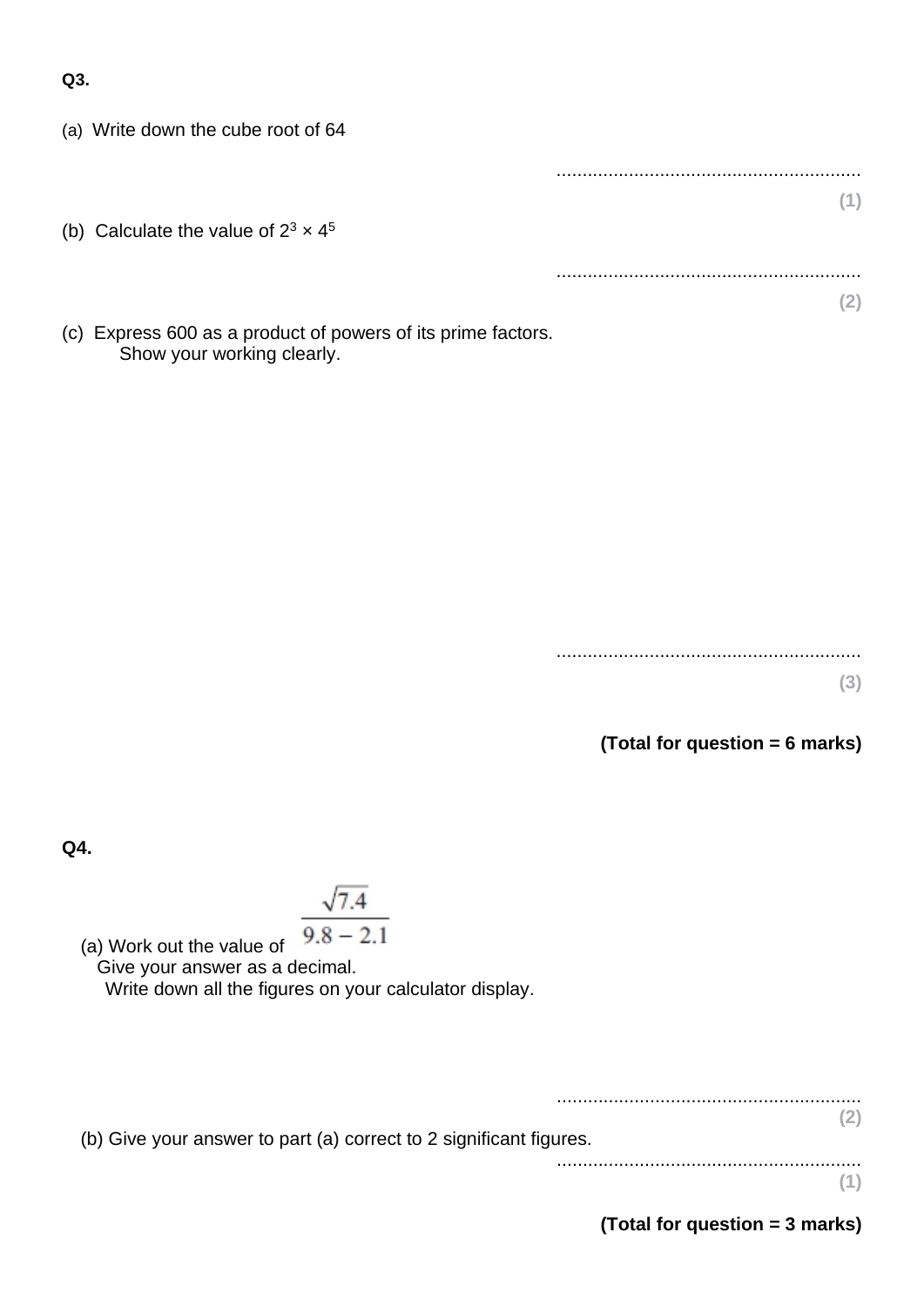### **Q5.**

- 2.2 × 10<sup>7</sup> passengers passed through Beijing Capital International Airport in 2014.
- (a) Write  $2.2 \times 10^7$  as an ordinary number.

950 000 tonnes of cargo traffic passed through Tokyo International Airport in 2014.

(b) Write 950 000 as a number in standard form.

...........................................................

...........................................................

**(1)**

**(1)**

**(Total for question = 2** 

### **marks)**

**Q6.**

- (a)  $A = 2^2 \times 3 \times 5^2$ 
	- $B = 2^3 \times 5$
	- (i) Find the Highest Common Factor (HCF) of *A* and *B*.

...........................................................

(ii) Find the Lowest Common Multiple (LCM) of *A* and *B*.

...........................................................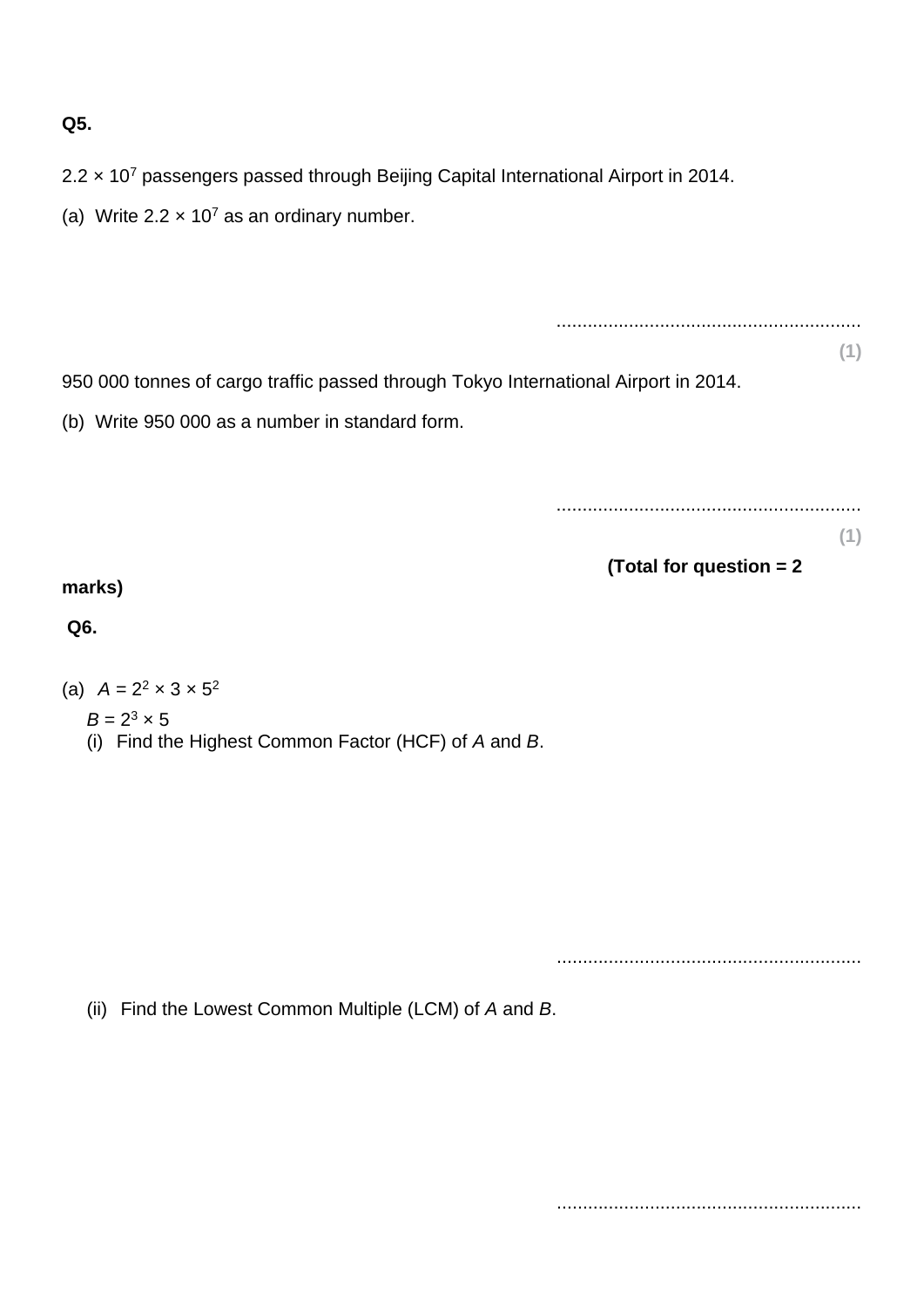| $8^2 \times 8^3$<br>8 <sup>4</sup><br>(b)<br>Find the value of n. | $= 2^n$                                                                  | (2)<br>(Total for question = 5 marks) |
|-------------------------------------------------------------------|--------------------------------------------------------------------------|---------------------------------------|
| Q7.                                                               |                                                                          |                                       |
|                                                                   | (a) Find the value of the cube of 4                                      |                                       |
|                                                                   |                                                                          |                                       |
|                                                                   |                                                                          | (1)                                   |
|                                                                   | (b) Write $3 \times 3 \times 3 \times 3 \times 3$ as a single power of 3 |                                       |
|                                                                   |                                                                          | (1)                                   |
|                                                                   | (c) Write $\frac{7^5 \times 7^9}{7^6}$ as a single power of 7            |                                       |

...........................................................

**(2)**

**(3)**

**(Total for Question is 4 marks)**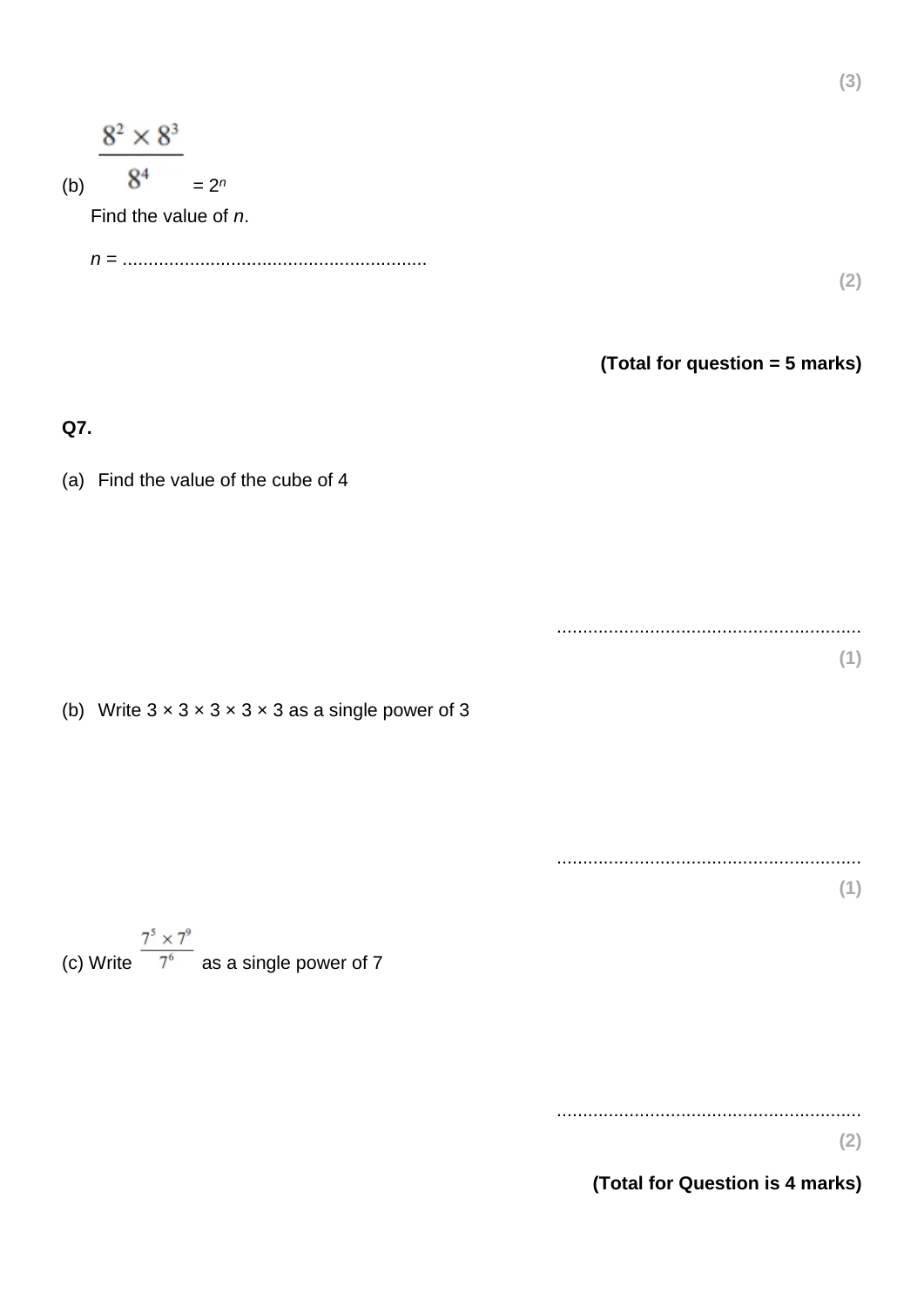| $3780 = 2^2 \times 3^3 \times 5 \times 7$ | $3240 = 2^3 \times 3^4 \times 5$ |
|-------------------------------------------|----------------------------------|
|-------------------------------------------|----------------------------------|

(a) Find the highest common factor (HCF) of 3780 and 3240 Give your answer as a product of prime factors.

...........................................................

(b) Find the lowest common multiple (LCM) of 3780 and 3240 Give your answer as a product of prime factors.

...........................................................

**(2)**

**(2)**

**(Total for question = 4 marks)**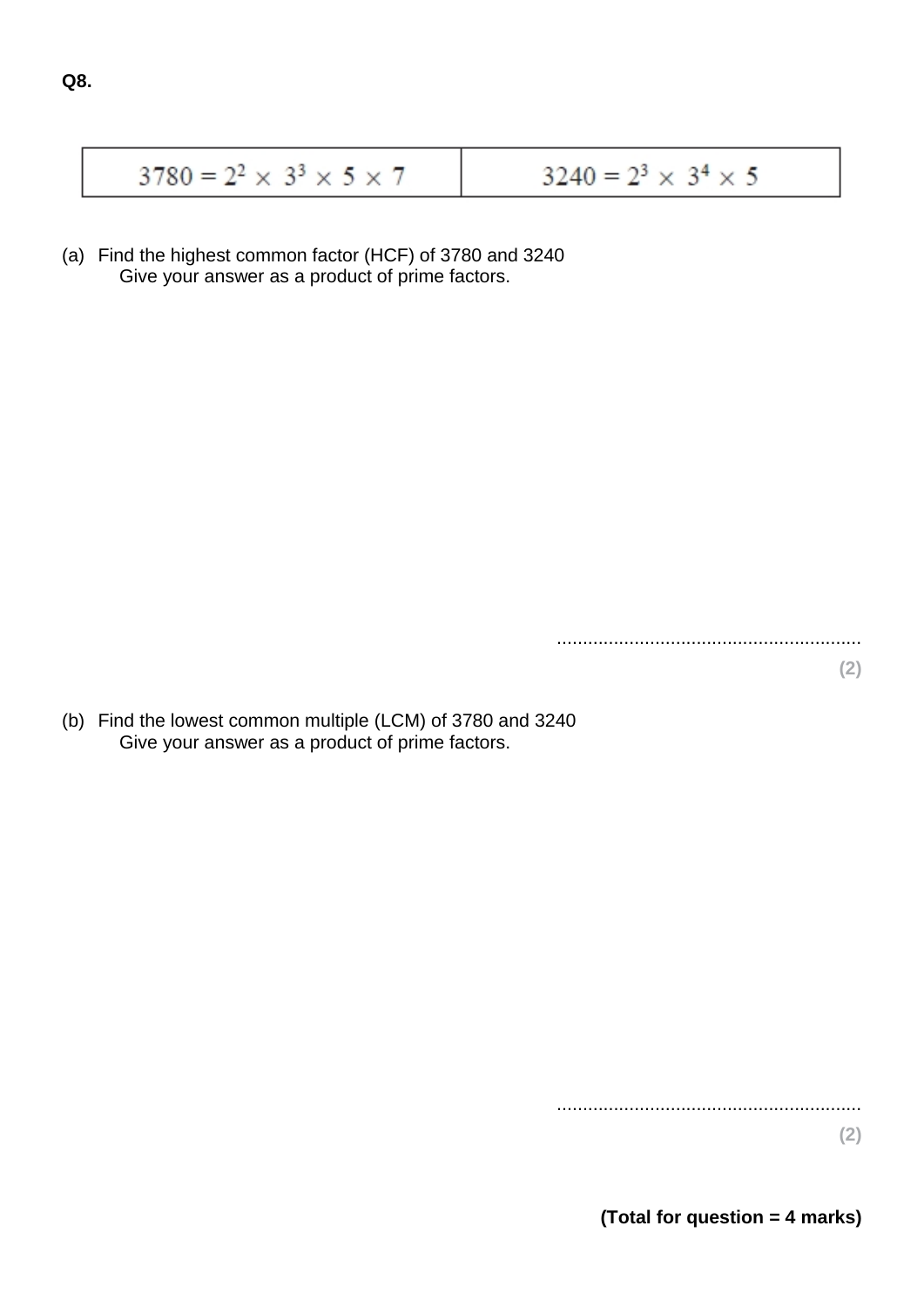**Q9.**

(a) Find the Highest Common factor (HCF) of 75 and 90

(b) Find the Lowest Common Multiple (LCM) of 75 and 90

........................................................... **(2)**

...........................................................

**(Total for question is 4 marks)**

**Q10.**

(a) Express 600 as a product of powers of its prime factors. Show your working clearly.

...........................................................

**(3)**

**(2)**

 $5^{12}$  $5^2 \times 5$ 

(b) Simplify Give your answer as a power of 5

...........................................................

**(2)**

**(Total for question = 5 marks)**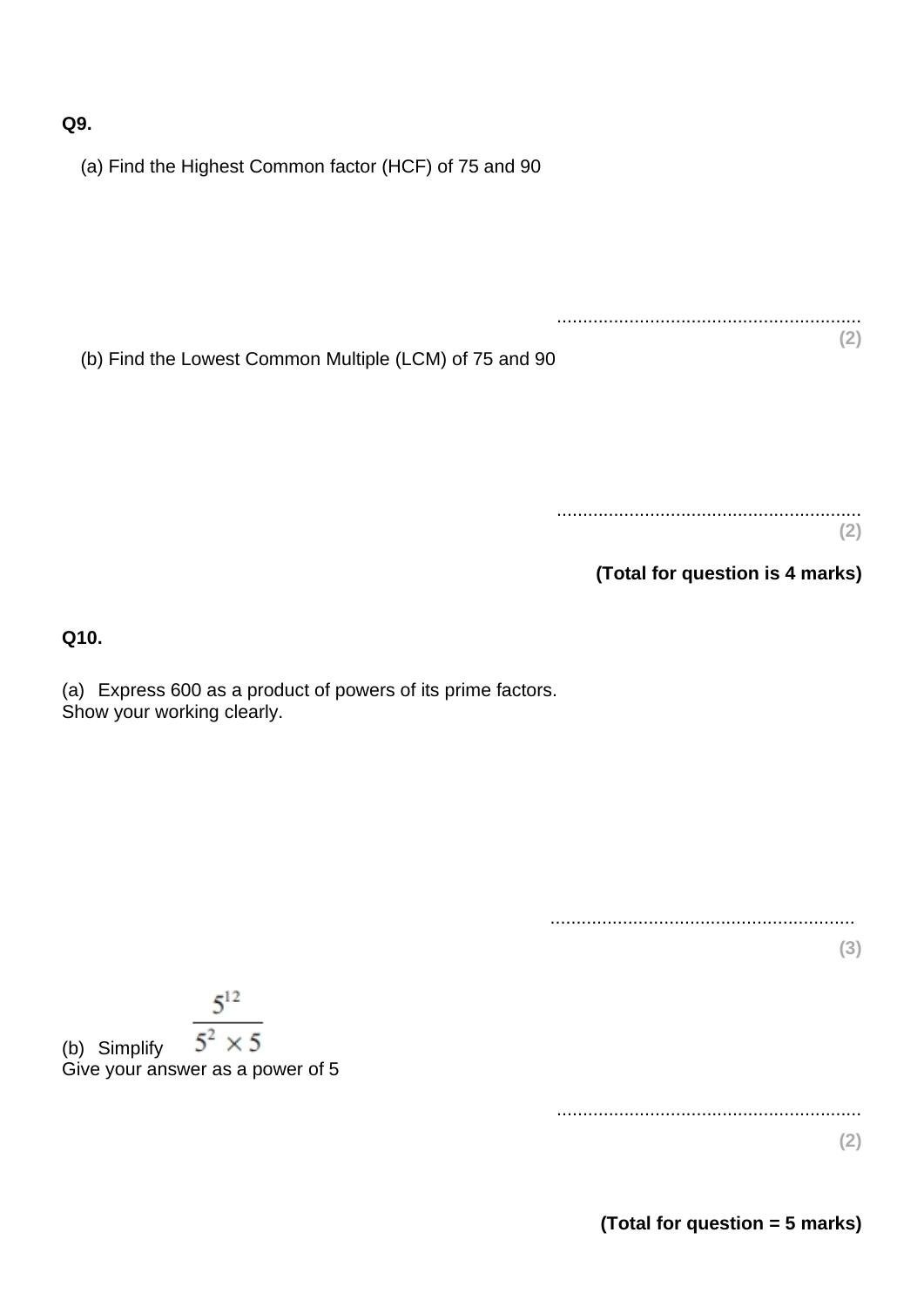**Q11.**

(a) Simplify ........................................................... **(1)** (b) Write as a single power of 7 ........................................................... **(2) (Total for question = 3 marks) Q12.** (a) Simplify ........................................................... **(2)** (b) Given that 2 *<sup>p</sup>* × 8*<sup>q</sup>* = 2*<sup>n</sup>* express *n* in terms of *p* and *q*. *n* = ........................................................... **(2) (Total for question is 4 marks)**